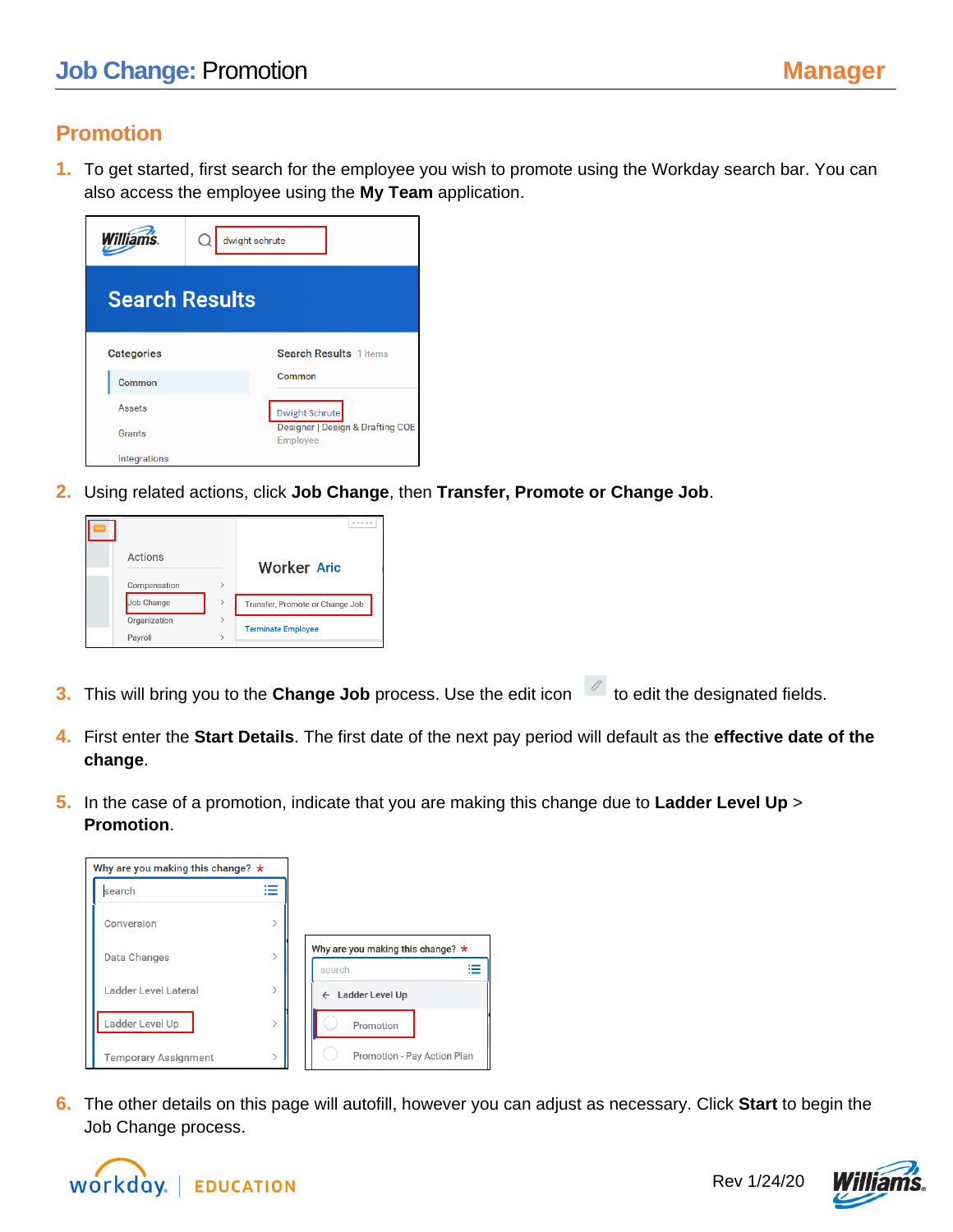- **7.** On the **Job** page:
	- **a.** If you are promoting a person in place (e.g. from II to III) and the position is not complement-limited, indicate you **do want to create a new position** and **close the current position** by selecting the boxes.

| Do you want to create a new position? |  |
|---------------------------------------|--|
| <b>Close the current position?</b>    |  |

- **b.** If you are promoting a person one level up and the position is complement-limited, select the correct position and do not **close the current position**. This will ensure the position history is maintained across changes.
- **8.** In the **Job Profile** section, select the appropriate **Job Profile** from the dropdown menu if you are creating a new position. Do not alter the **Job Title**. Click **Next** to continue.

| Job Profile                                |  |
|--------------------------------------------|--|
| Job Profile $\star$                        |  |
| search                                     |  |
| $\times$ 01331 - Engineer<br>Principal - A |  |
| <b>Job Title</b><br>Engineer Principal - A |  |

- **9.** On the **Location** page, details will autofill. Adjust if necessary. Otherwise, click **Next** to continue.
- **10.**You do not need to make changes on the **Details** page. Click **Next** to continue.
- **11.**On the **Attachments** page, upload supporting documentation as necessary. Click **Next** to continue.
- **12.**On the **Organizations** page, you may need to alter the **Cost Center**. Adjust if necessary, then click **Next** to continue. Note that adjustments to the Cost Center will require Cost Center Analyst review.

| <b>Cost Center</b>          |  |  |  |  |
|-----------------------------|--|--|--|--|
| Cost Center *               |  |  |  |  |
| search                      |  |  |  |  |
| $\times$ 20165 DISTRICT 165 |  |  |  |  |



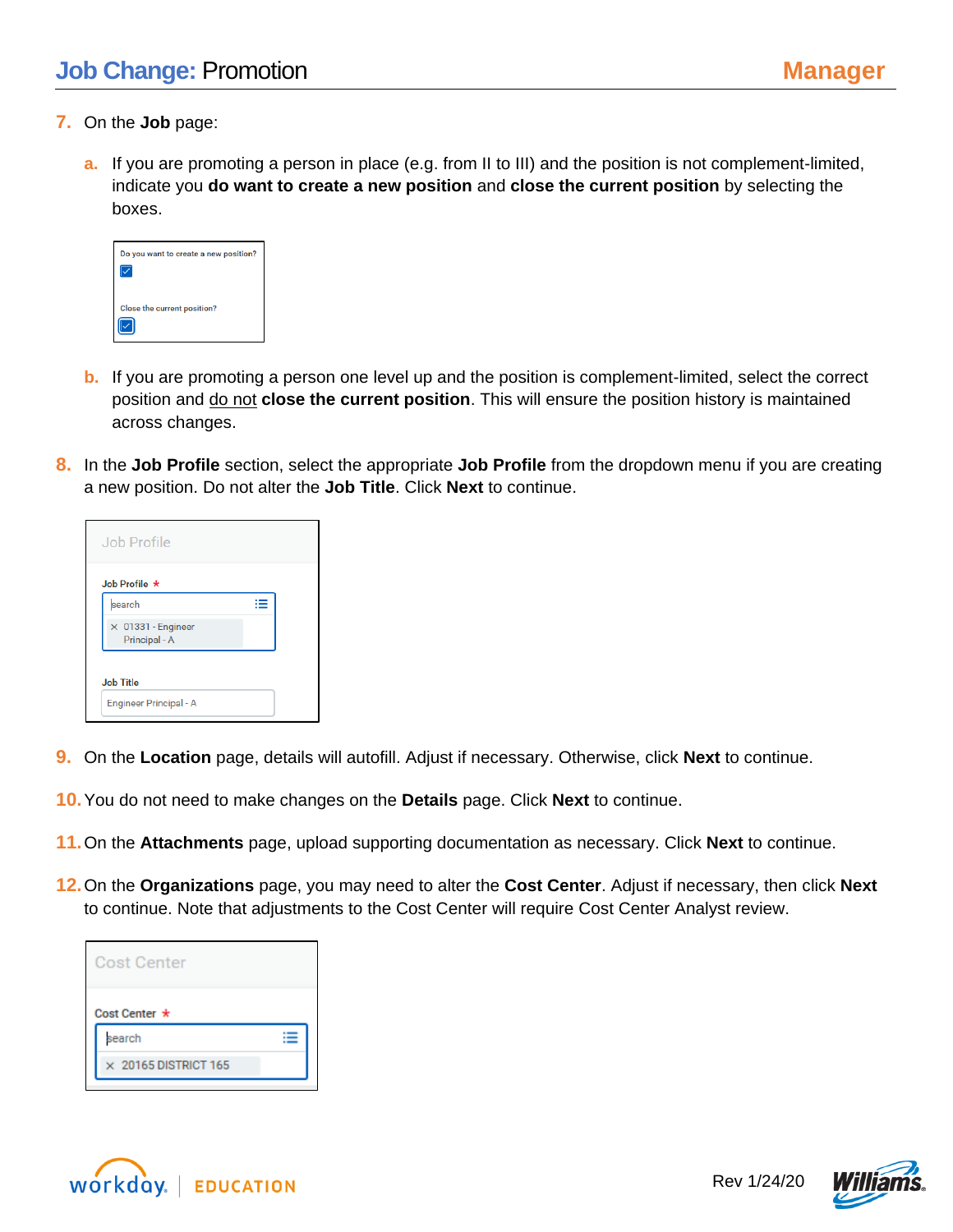**13.**\***Optional Field** - Select the **Employee Visibility Date** to enter a date. If you decide to enter a visibility date, the employee will not see changes until the visibility date. The visibility date cannot be prior to the effective date.

| <b>Employee Visibility Date</b> |
|---------------------------------|
| Emplovee Visibility Date        |

**14.**In the case of a **Promotion**, the Compensation Guidelines will autofill based on the new Job Profile.



**15.**The **Salary Assignment Details** will autofill based on the Job Profile. However, you can make changes to the **Salary** as needed. This can either be updated directly in the **Amount** field, or calculated by entering an **Amount Change** or **Percent Change**. After you enter data in one of these three fields, note that the other fields will autofill.

| Salary                                                                   | Salary                                                                   |
|--------------------------------------------------------------------------|--------------------------------------------------------------------------|
| <b>Compensation Plan</b><br><b>Salary Plan</b>                           | <b>Compensation Plan</b><br>Salary Plan                                  |
| <b>Total Base Pay</b><br>127,900.00 - 175,700.00 - 223,700.00 USD Annual | <b>Total Base Pay</b><br>127,900.00 - 175,700.00 - 223,700.00 USD Annual |
| Amount *<br>134,792.67                                                   | Amount $\star$                                                           |
|                                                                          | 136,000.00                                                               |
| <b>Amount Change</b>                                                     | <b>Amount Change</b>                                                     |
| 0.00                                                                     | 1,207.33                                                                 |
| <b>Percent Change</b>                                                    | <b>Percent Change</b>                                                    |
| $\mathbf 0$                                                              | 0.9                                                                      |
| Currency *                                                               | Currency *                                                               |
| 洼<br>$\times$ USD                                                        | 這<br>$\times$ USD                                                        |

- **16.**Do not make changes to **Currency** or **Frequency**.
- **17.**Navigate through the remaining sections of the **Compensation** page to edit or add an **Allowance** as part of the compensation change.
- **18.**When all information has been reviewed and updated on this page, click **Next**.